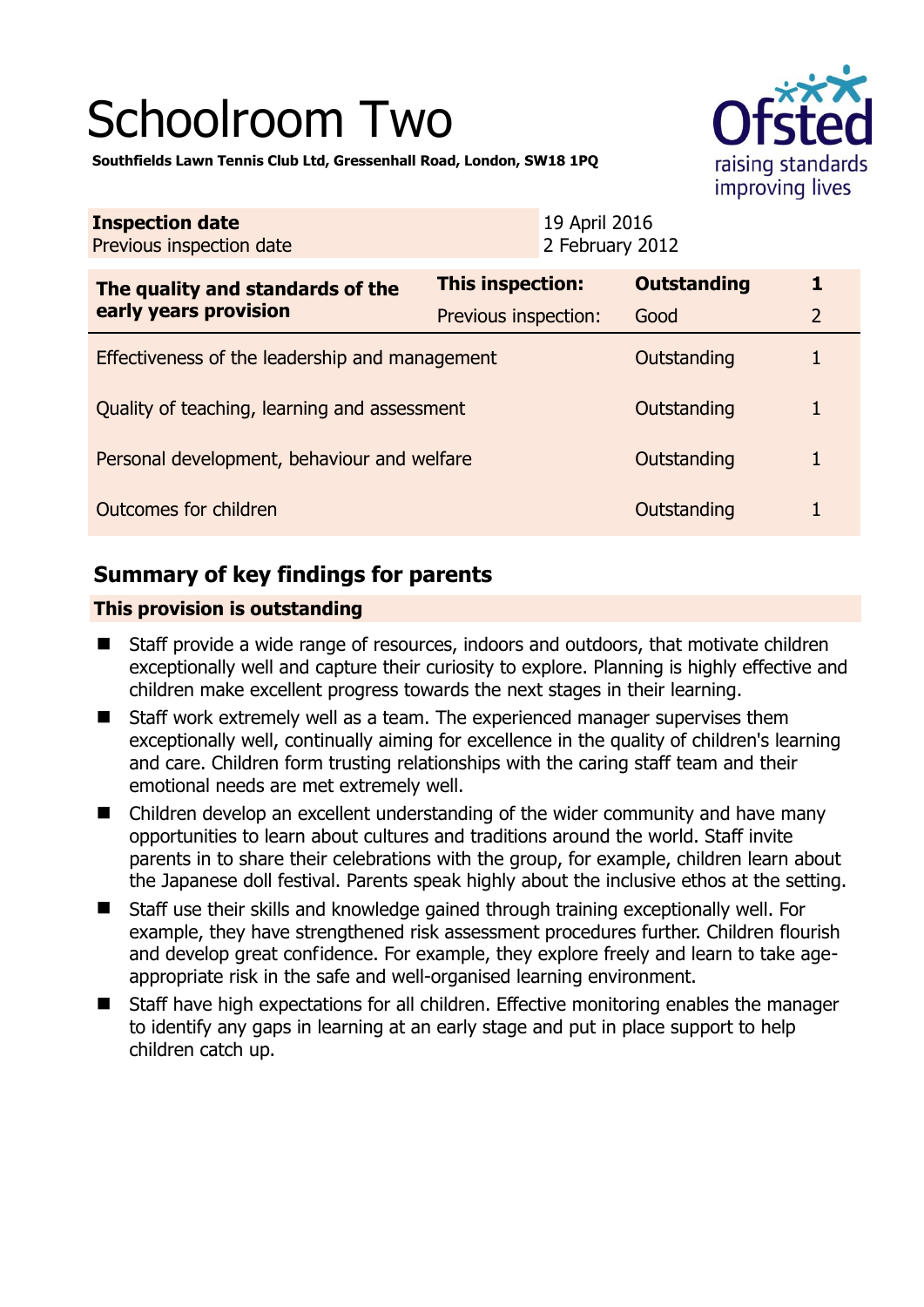# **What the setting needs to do to improve further**

## **To further improve the quality of the early years provision the provider should:**

■ continue to strengthen the excellent opportunities for children to use their own ideas in their play and learning.

## **Inspection activities**

- The inspector observed the children and their interactions with the staff.
- The inspector viewed a sample of documents, including the setting's policies and procedures and children's learning records.
- The inspector took account of the views of parents, children and staff.
- The inspector carried out a joint observation with the manager.
- The inspector held discussions with the manager and assessed the self-evaluation process.

#### **Inspector**

Geetha Ramesh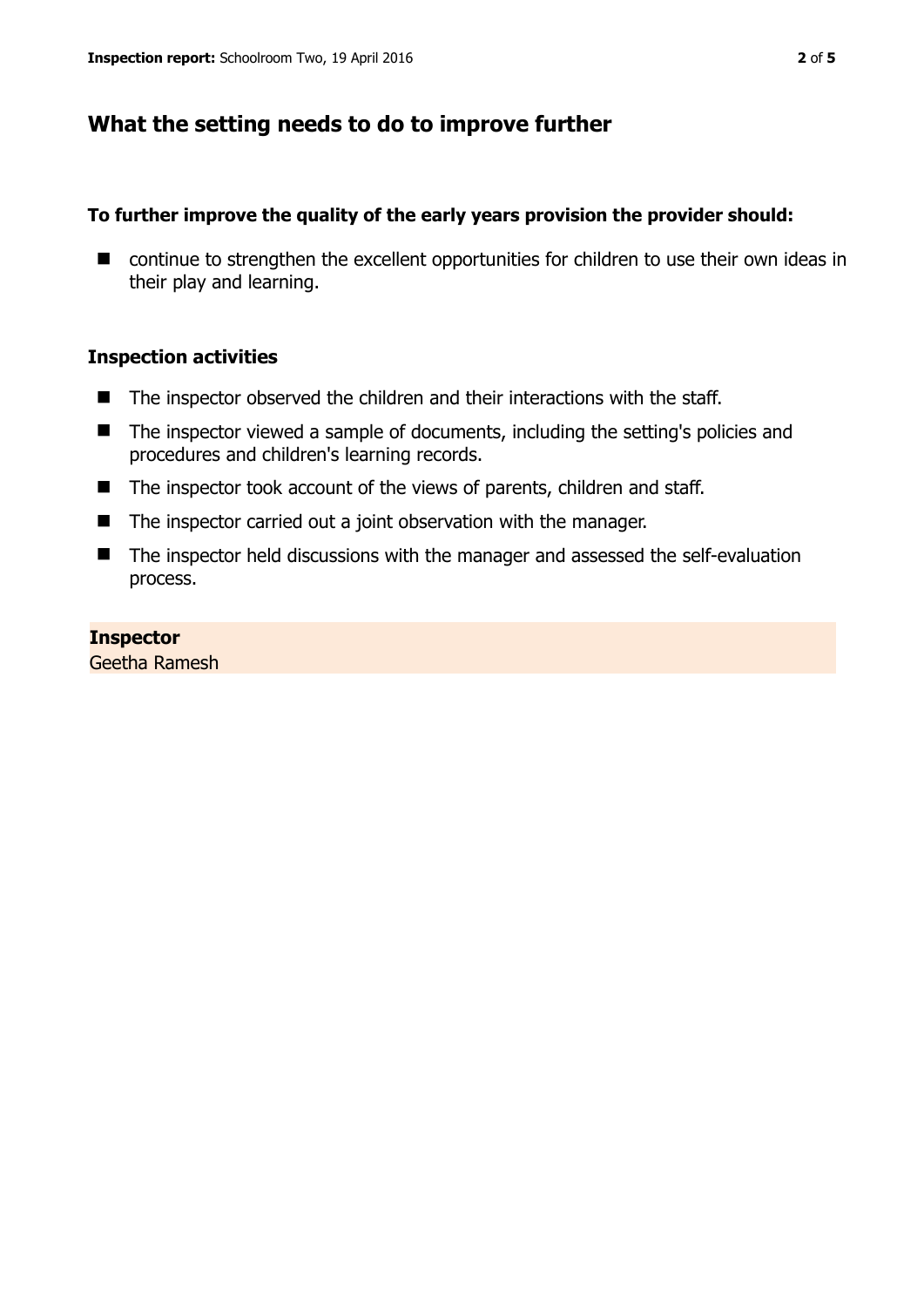# **Inspection findings**

## **Effectiveness of the leadership and management is outstanding**

Leadership and management are inspirational. Rigorous self-evaluation and exemplary partnership with parents help the management team to target improvement exceptionally well. For example, a parent representative attends staff meetings. This helps staff to take account of parents' views on an ongoing basis and continually raise the quality of the provision. The manager has established excellent partnerships with local schools and has developed thorough procedures to share information with other settings that children attend. This helps to ensure a smooth process when children move between settings. Safeguarding is effective. Staff have an up-to-date knowledge of safeguarding guidelines. They have a thorough knowledge of the procedures to follow to protect children in their care and help ensure their safety.

## **Quality of teaching, learning and assessment is outstanding**

Staff provide highly interesting opportunities for children to explore the natural world. For example, children pair up with friends and excitedly engage in a minibeast hunt in the garden. Staff make excellent use of children's play to extend their learning further. For example, children eagerly catch toy ducks in a fishing net. Staff label the ducks with number symbols and skilfully teach children to learn to count and identify numbers as they play. Staff provide a wide range of opportunities for children to be creative. For example, children thoroughly enjoy group time and dance to music. They explore paints and make a trail of handprints. However, occasionally, staff do not make best use of opportunities to encourage children to explore their own ideas in art.

## **Personal development, behaviour and welfare are outstanding**

Children behave extremely well and make a positive contribution to daily routines, such as tidying up after play. This helps to promote children's independence and their self-esteem exceptionally well. Staff and parents work in close partnership to promote children's understanding of healthy eating through a range of enjoyable activities. Children have excellent opportunities to develop their physical skills. For example, they receive training from qualified tennis coaches.

## **Outcomes for children are outstanding**

Older children develop excellent literacy skills. For example, they recognise letter sounds and learn to read simple words. Many children confidently write their names and can identify numbers of personal significance, such as their age. Children who are learning English as an additional language benefit from opportunities to enjoy stories both in their home language and in English. They make rapid progress in their communication skills. Children develop strong foundations for future learning and are prepared extremely well for their move to school.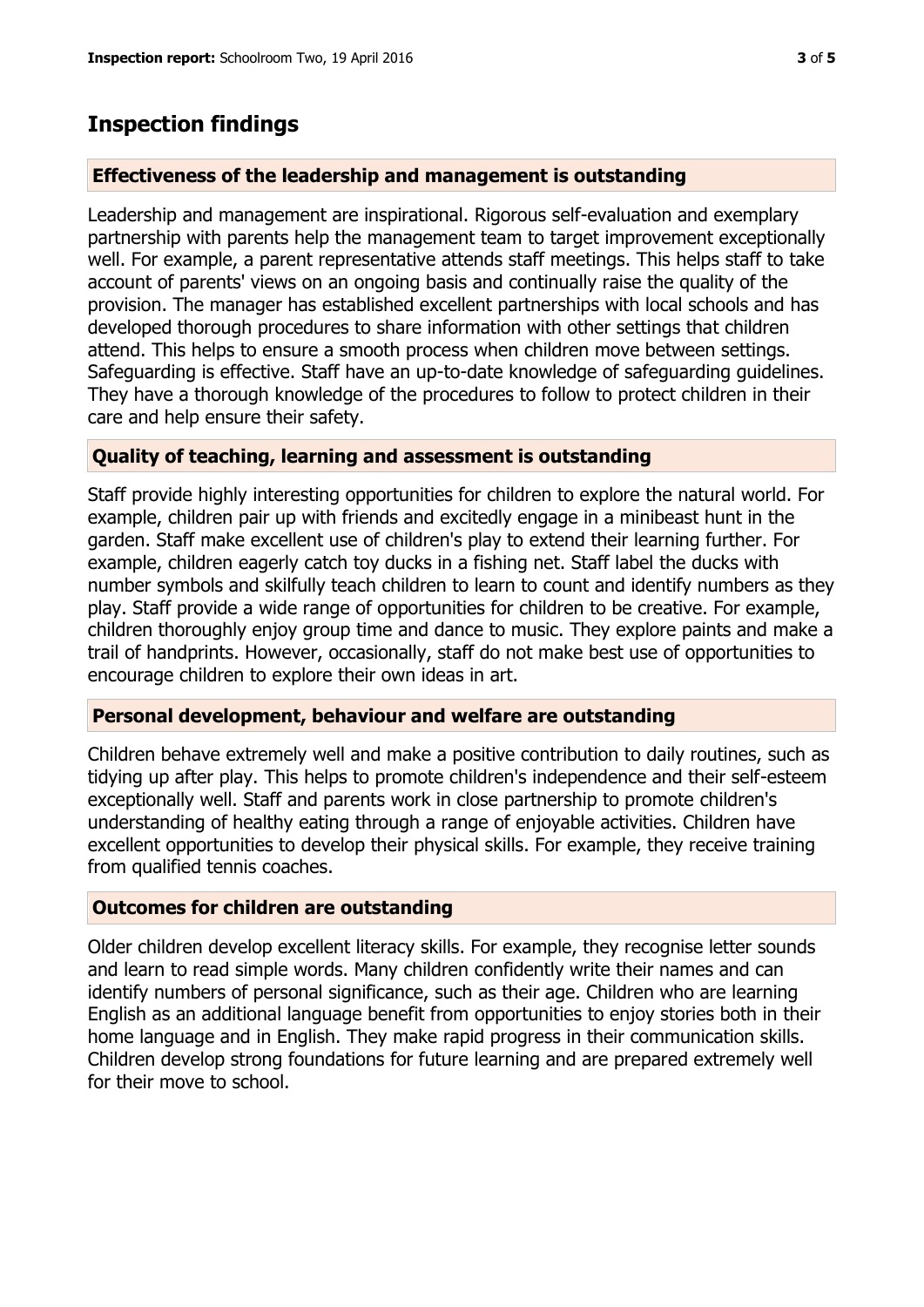## **Setting details**

| Unique reference number       | 123189                                                                               |  |
|-------------------------------|--------------------------------------------------------------------------------------|--|
| <b>Local authority</b>        | Wandsworth                                                                           |  |
| <b>Inspection number</b>      | 840461                                                                               |  |
| <b>Type of provision</b>      | Sessional provision                                                                  |  |
| Day care type                 | Childcare - Non-Domestic                                                             |  |
| <b>Registers</b>              | Early Years Register, Compulsory Childcare<br>Register, Voluntary Childcare Register |  |
| <b>Age range of children</b>  | $2 - 4$                                                                              |  |
| <b>Total number of places</b> | 24                                                                                   |  |
| Number of children on roll    | 40                                                                                   |  |
| <b>Name of provider</b>       | Janet Christine Jakeman                                                              |  |
| Date of previous inspection   | 2 February 2012                                                                      |  |
| <b>Telephone number</b>       | 07961 397 743                                                                        |  |

School Room Two Montessori Nursery registered in 1994 and operates from the tennis club in Southfields, London. The nursery operates each weekday morning from 9.05am to 12.15pm and until 3.15pm on Tuesday, Wednesday and Thursday, for 33 weeks of the year. The nursery employs four members of staff to work with the children, three of whom hold early years qualifications from level 2 to level 4. In addition, part-time staff provide extra-curricular activities, including music, tennis and drama. The nursery follows the Montessori approach to education.

This inspection was carried out by Ofsted under sections 49 and 50 of the Childcare Act 2006 on the quality and standards of provision that is registered on the Early Years Register. The registered person must ensure that this provision complies with the statutory framework for children's learning, development and care, known as the Early Years Foundation Stage.

Any complaints about the inspection or the report should be made following the procedures set out in the guidance 'Complaints procedure: raising concerns and making complaints about Ofsted', which is available from Ofsted's website: www.gov.uk/government/organisations/ofsted. If you would like Ofsted to send you a copy of the guidance, please telephone 0300 123 4234, or email enquiries@ofsted.gov.uk.